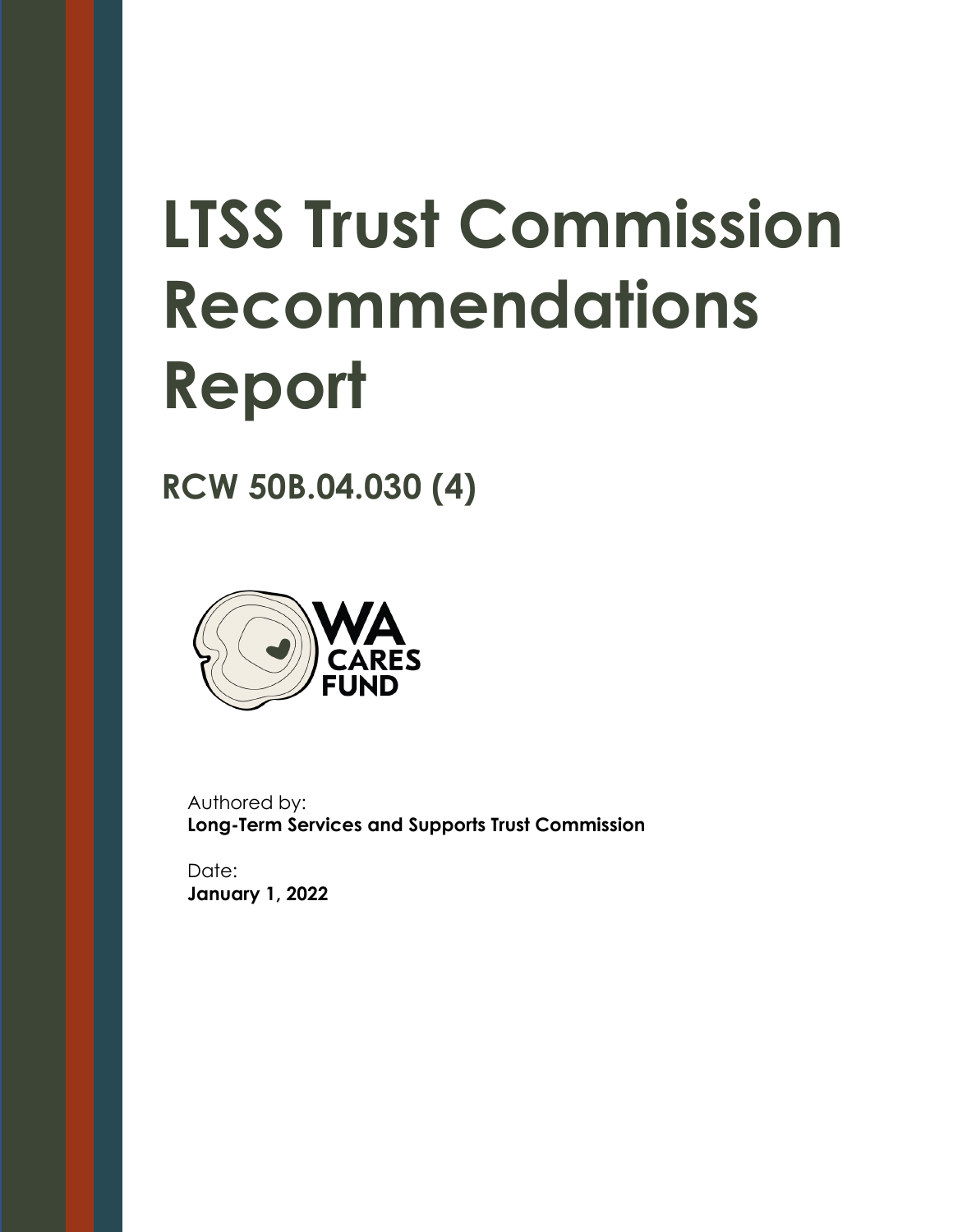# **Executive Summary**

Enacted in 2019, the Long-Term Services and Supports (LTSS) Trust Program (RCW 50B.04), now called WA Cares Fund, is a contributory long-term service and supports insurance program with a lifetime maximum benefit of \$36,500 (adjusted over time with inflation) for all eligible Washington employees. It is financed by an employee premium of 0.58% of wages, which is the maximum rate that can be assessed according to the law. Individuals who have met work and contribution requirements of 10 years with no more than a 5-year interruption (or 3 out of the last 6 years at the time of application) and who need assistance with three or more activities of daily living may claim WA Cares Fund benefits from approved providers. WA Cares Fund is a multi-agency program administered collaboratively by the Department of Social and Health Services (DSHS), the Employment Security Department (ESD), the Health Care Authority (HCA), and the Office of the State Actuary. It is overseen by the 21-member LTSS Trust Commission (see Appendix A for a list of Commission Members). On January 1, 2022, premium assessments begin for covered workers, and self-employed individuals can begin opting in. Employers will begin remitting premiums to the Employment Security Department on behalf of their employees on April 1, 2022. On January 1, 2025, DSHS will begin paying benefits on behalf of eligible beneficiaries. Assuming the continuation of the current maximum premium rate of 0.58 percent, the program is projected to have sufficient assets to pay 100 percent of program expenditures through 2075. (For more information on program solvency, see Appendix B; for the Commission's [WA Cares Fund Risk Management Framework,](https://leg.wa.gov/osa/additionalservices/Documents/LTSS.Trust.Commission.Risk.Management.FrameworkFINAL.pdf) see Appendix C.) WA Cares Fund is projected to reduce state Medicaid expenditures by \$31.5 million in 2025 and by \$8.4 billion over the next 75 years (in 2025 dollars; see Appendix D1). Fewer Washingtonians will need to spend down their life savings to qualify for Medicaid long-term care due to WA Cares Fund.

Per Chapter 50B.04.030 RCW, the LTSS Trust Commission is charged with proposing recommendations to the Legislature or the appropriate Executive Agency on specific aspects of the program. The Commission's recommendations and decisions are guided by the joint goals of maintaining benefit adequacy and maintaining solvency and sustainability. For this January 1, 2022, report, the Commission recommends the legislature implement changes to the WA Cares Fund statute to address policy issues in the areas listed below.

- 1) People near retirement
- 2) Residents of border states or Canada commuting to work in WA
- 3) People working in the U.S. under a temporary, non-immigrant visa
- 4) Veterans with a 70%+ service-connected disability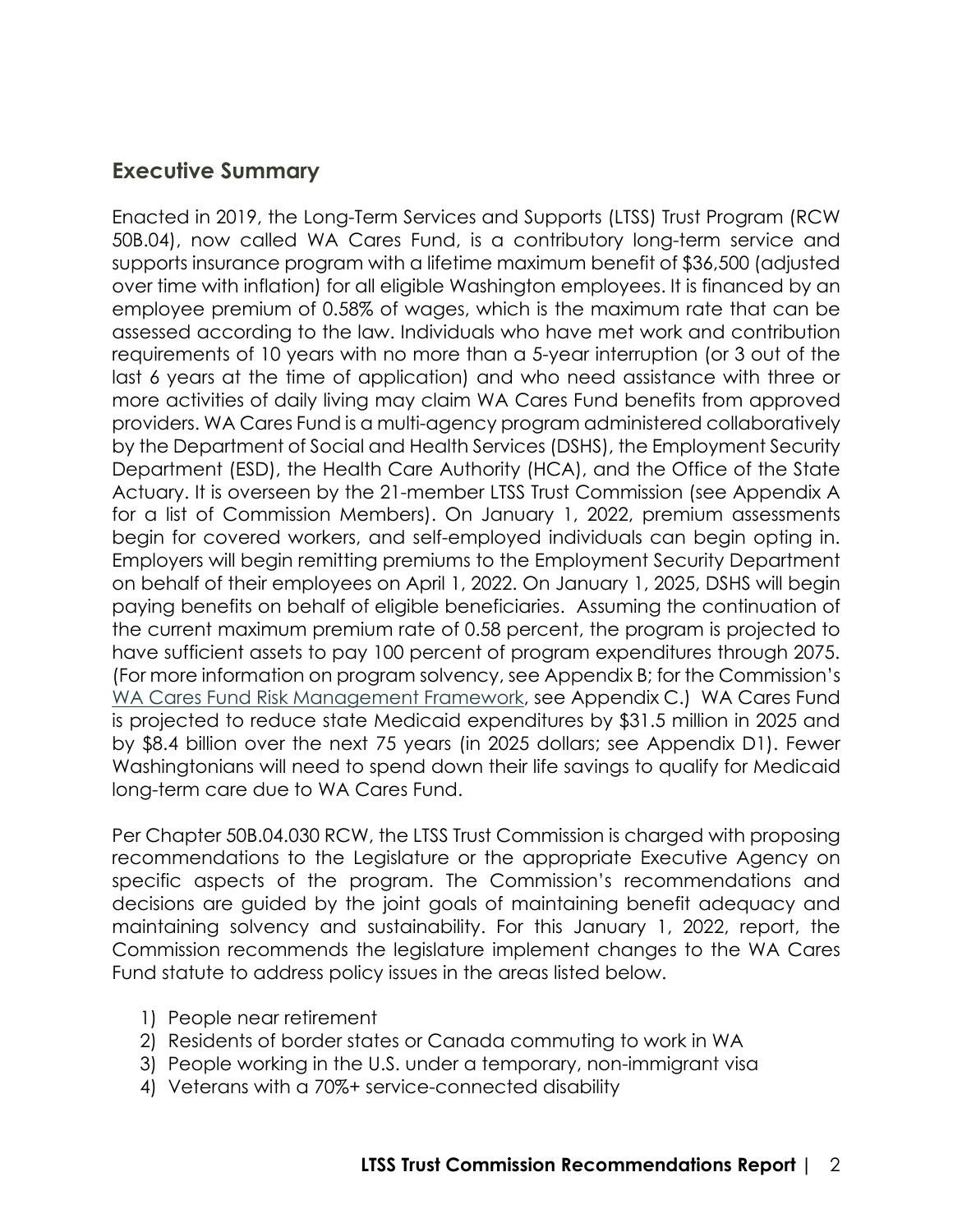- 5) Spouses of active-duty military
- 6) Constitutional amendment
- 7) Exemption recertifications
- 8) People who qualify and leave the state

For the first three issues, the LTSS Trust Commission's Benefit Eligibility Workgroup developed policy options for consideration by the legislature. For issues four through seven, Commission staff have developed potential feasible policy options for consideration. The Commission is sharing these options – together with analysis of their actuarial and administrative implications – to inform legislative deliberations, without recommending any specific approach. Detailed actuarial assumptions can be found in Appendix D. Addressing the eighth issue will require considerable research as well as coordination with other states to develop viable options; hence the Commission recommends DSHS study this issue and develop recommendations for the Commission to consider in the future. Moving hastily in this area could have unintended consequences and compromise timely implementation of program benefits for Washingtonians by 2025.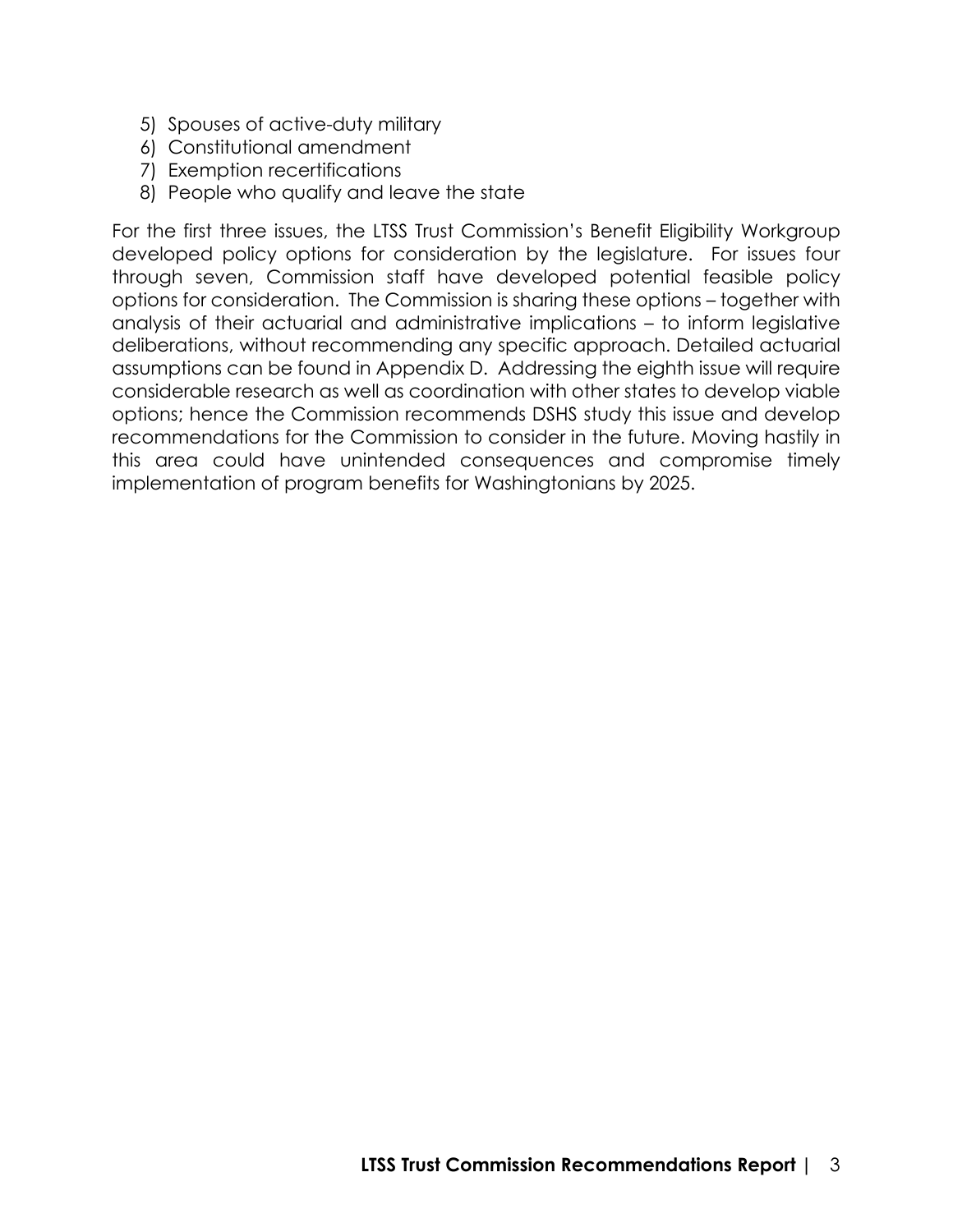# **January 1, 2022 Commission Recommendations**

The LTSS Trust Commission recommends the legislature implement changes to the WA Cares Fund statute to address policy issues in the areas listed below. For the first three issues, the LTSS Trust Commission's Benefit Eligibility Workgroup developed policy options for consideration by the legislature. For issues four through seven, Commission staff have developed potential feasible policy options for consideration. The Commission is not recommending specific policy options, but where applicable the report outlines policy options recommended by the Commission's Benefit Eligibility Workgroup as well as other policy options considered but not recommended by the workgroup.

#### **1) People near retirement**

**Policy issue:** People nearing full retirement are unlikely to meet the minimum contribution requirements to qualify for benefits. Those who retire before 2025 will have paid in for nearly three years and will not qualify to receive benefits at all. Those who retire between 2025 and 2031 will have paid in 3-9 years and will only temporarily qualify based on contributing three out of the last six years from the date they apply for benefits. If that timeframe passes without needing care, the timeframe to qualify for benefits expires because they have not met the ten-year contribution requirement to qualify for life.

- **1. Policy option recommended by the Commission workgroup:** Allow individuals who retire before they can reach the ten-year contribution requirement in 2032 to elect continuing coverage. This option would allow workers to continue contributing after retirement by paying an annual premium equal to their average annual premium during their previous contribution years (adjusted for wage inflation) – until they hit the ten-year mark, at which point they would become qualified for life and owe no further premiums.
	- a. **Administrative impact**: Administrative impact is high, as there is no existing process or functionality to accept payment from individuals who are not employers or self-employed. With lead time for implementation, this option is possible.
	- b. **Actuarial impact**: The potential cost to fund this measure is projected to range between +0.03% (or three cents for every \$100 earned, if there is no adverse selection) and +0.06% (or six cents for every \$100 earned, a boundary case of modeled adverse selection). See Appendix D2.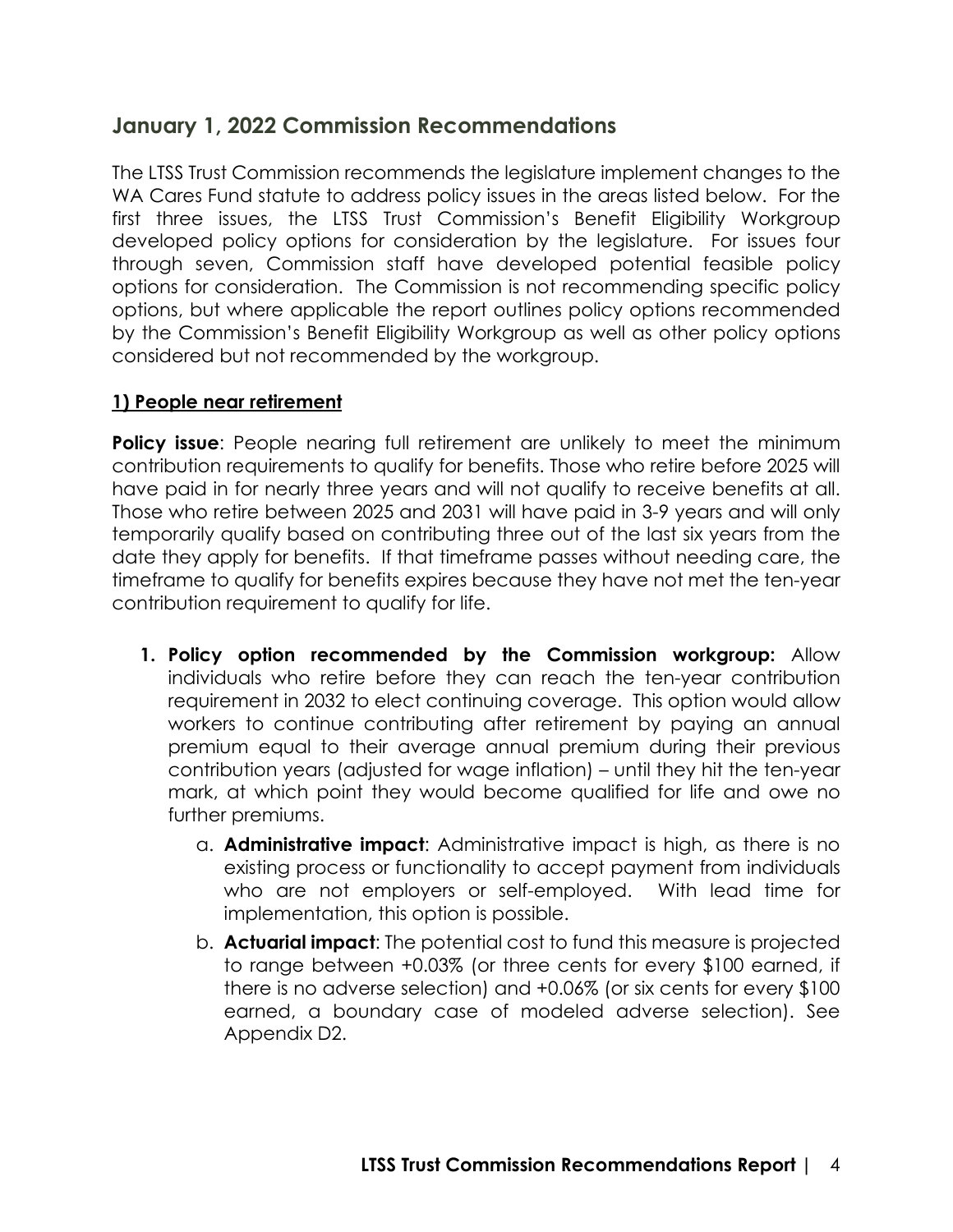- c. **Pros**
	- i. Addresses problem of near retirees being required to pay for something that they can't claim
	- ii. Covers individuals who are often unable to get private LTC insurance due to age, health status, or affordability
	- iii. Covers a larger population of people who would otherwise rely on Medicaid LTSS, which could result in additional Medicaid savings
	- iv. Predictable cost for retirees

#### d. **Cons**

- i. Exerts upward pressure on the premium rate
- ii. Introduces some adverse selection. Lower risk, higher income individuals are more likely to stop contributing
- iii. Allows near retirees to pay in less than future generations for the same benefit
- iv. Administrative impact is high

## **2. Other policy options considered by Commission Workgroup:**

- a. Allow anyone born in 1966 or earlier who has paid in at least one year to be qualified for life with access to a pro-rated benefit. This option would also exert upward pressure on the premium rate and increase administrative complexity. It raises concerns about benefit adequacy and whether caregivers would be available to provide care for such few hours, particularly due to the 35-70 hours of training that must be completed within 120 days of starting to provide care. The timeframe for completing training may exceed the timeframe for providing care, particularly if the benefit would pay for less than 4 months of home care.
- b. Allow people to continue contributing after retirement by paying an annual premium equal to their average annual premium during their previous contribution years (adjusted for wage inflation) – until they need benefits (for most, this would be longer than ten years of lifetime contributions). This option may become unaffordable as people use more of their retirement savings later in life. Anyone who decides to stop paying could lose coverage, similar to the private LTC insurance model. It also adds administrative complexity for determining who is qualified for benefits.
- c. Allow anyone born in 1966 or earlier to opt out of the program based on birth year (without needing to have private LTC insurance). This option will increase the scope of exemptions and leave people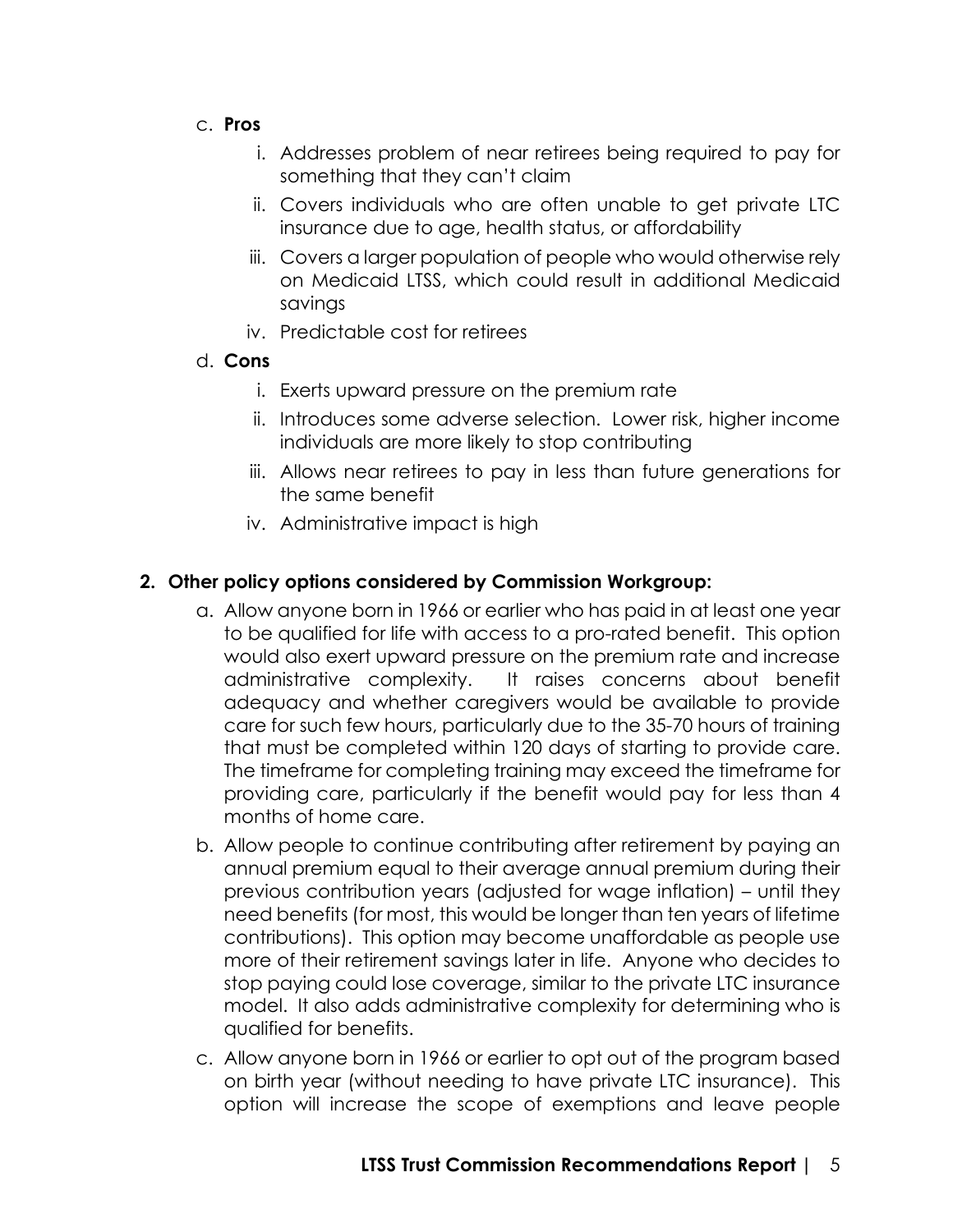uncovered who are often unable to get private LTC insurance due to age, health status, or affordability. The actuarial impact of this option ranges from -0.03% (or reduces cost by three cents for every \$100 earned) to +0.01% (or increases cost by one cent for every \$100 earned) depending on the extent of adverse selection. See Appendix D2.

d. Refund premiums for people who pay in less than three years. This option increases administrative complexity, and it may be difficult to determine when someone is owed a refund given some people will return to work in the future.

#### **2) Residents of border states or Canada commuting to work in WA**

**Policy issue**: Under current statute, people who live in Idaho, Oregon or Canada but work for a Washington employer will have to pay premiums but cannot receive benefits unless they move to ("reside in") Washington when they have a long-term care need. This impacts approximately 150,000 people who will begin paying premiums in 2022 and will affect more in the decades to come. Only people whose work is localized in Washington are included in WA Cares Fund, so those who never physically work in Washington will not be included, therefore, this policy issue primarily addresses people who commute to work in Washington.

- **1. Policy option recommended by Commission workgroup:** Automatically exclude individuals from owing WA Cares Fund premiums if their permanent home address is not in the state of Washington (without having to purchase private long-term care insurance). This is not a lifetime exemption. If they move to WA in the future, they will be included (owing premiums and earning qualifying years).
	- a. **Administrative impact**: Administrative impact is moderate, rules about who pays in would vary from Paid Family Medical Leave (in addition to existing variance due to exemptions).
	- b. **Actuarial impact**: The potential cost to fund this measure is equivalent to +0.03% (or three cents for every \$100 earned). See Appendix D2.
	- c. **Pros**
		- i. Addresses problem of border state residents being required to pay for something that they can't claim
		- ii. Addresses concerns of employers in border regions regarding ability to retain and recruit workers who live across the border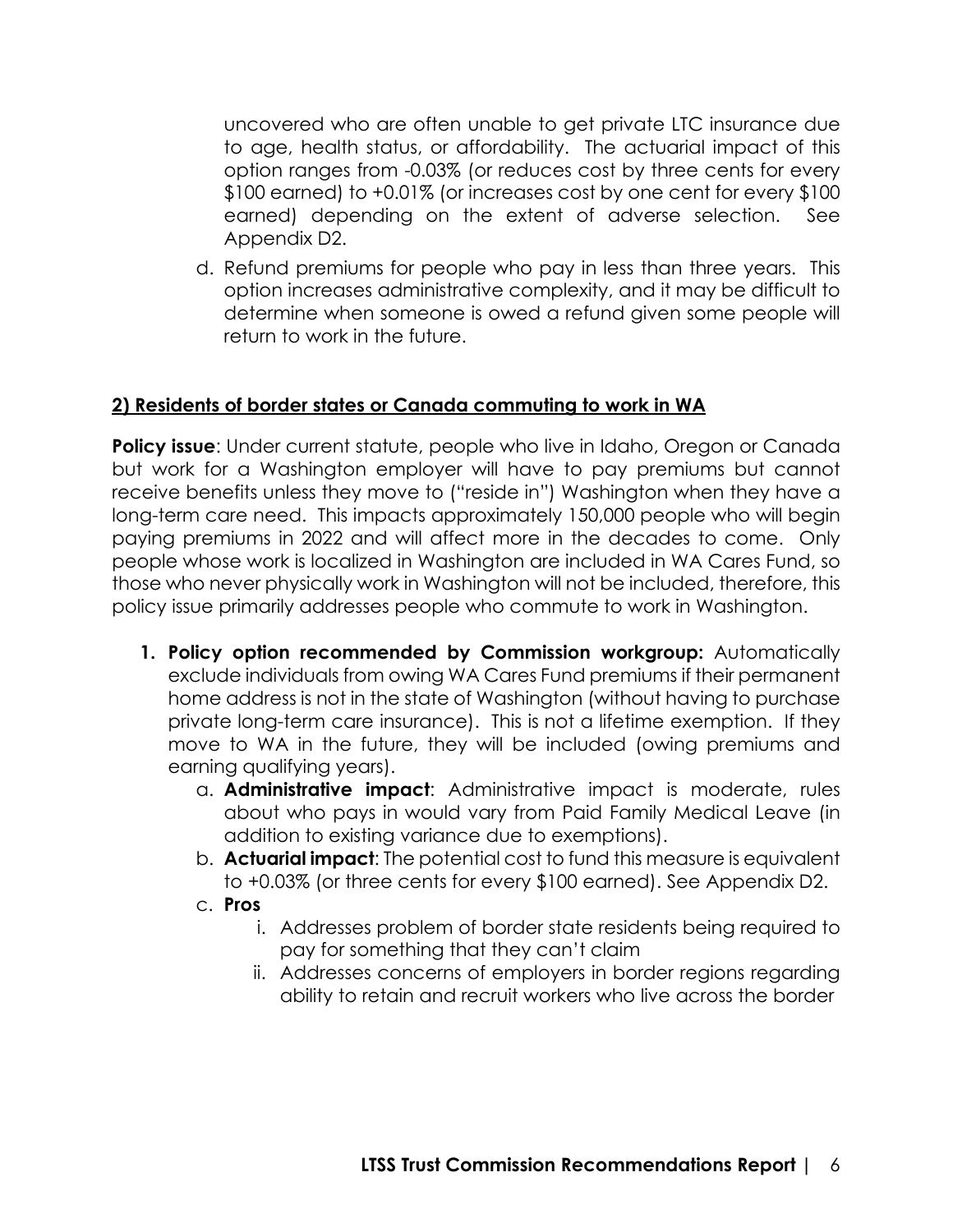- d. **Cons**
	- i. Adds administrative complexity for employers in border regions who have to identify employee address to determine whether premiums are owed
	- ii. Adds administrative complexity for ESD by introducing additional differences in administration of premiums for WA Cares Fund and PFML

## **2. Other policy options considered by the Commission workgroup**:

- a. Allowing a voluntary opt out on the basis of having a permanent home address in another state. This option adds administrative processes for the employee and ESD. Although a system to allow voluntary opt-out exists, this process could cause a delay in when premiums would no longer be owed. A voluntary process also introduces adverse selection, so the cost to fund this option ranges from +0.03% (or three cents for every \$100 earned) to +0.06% (or six cents for every \$100 earned). See Appendix D2.
- b. Provide benefits to people who reside in border states. This option adds administrative complexity to build a provider network in Idaho, Oregon, and Canada to coordinate on cross-state/country qualifications and contracting. The potential cost of this option is approximately +0.07% (or seven cents for every \$100 earned). See Appendix D2.

#### **3) People working in the U.S. under a temporary, non-immigrant work visa**

**Policy issue**: Temporary workers who have to return to their respective countries when their work visas expire will be required to pay in, but they cannot receive benefits because they cannot remain in Washington long-term. This would include people who are allowed to work in the U.S. only temporarily under a variety of non-immigrant visas, including H2A seasonal agricultural workers and other specialized workers with visas issued by the federal government. According to actuarial analysis, a lower bound estimate of the number of people assumed to be in Washington state with a temporary work-related visa is approximately 53,000 people; with 23,000 holding H2A visas and 30,000 holding H1B visas. Individuals working with a H2A visa are assumed to have average annual wages of \$32,926 and individuals with an H1B visa are assumed to have average annual wages of \$122,000. See Appendix D2. There are many other immigration statuses people may hold that do not guarantee permanency, however, this nonimmigrant group is distinguishable because they can be easily identified by their employer. The employer recruits these workers for temporary, often seasonal, work and when that work ends, the visa no longer allows the individual to reside in the U.S.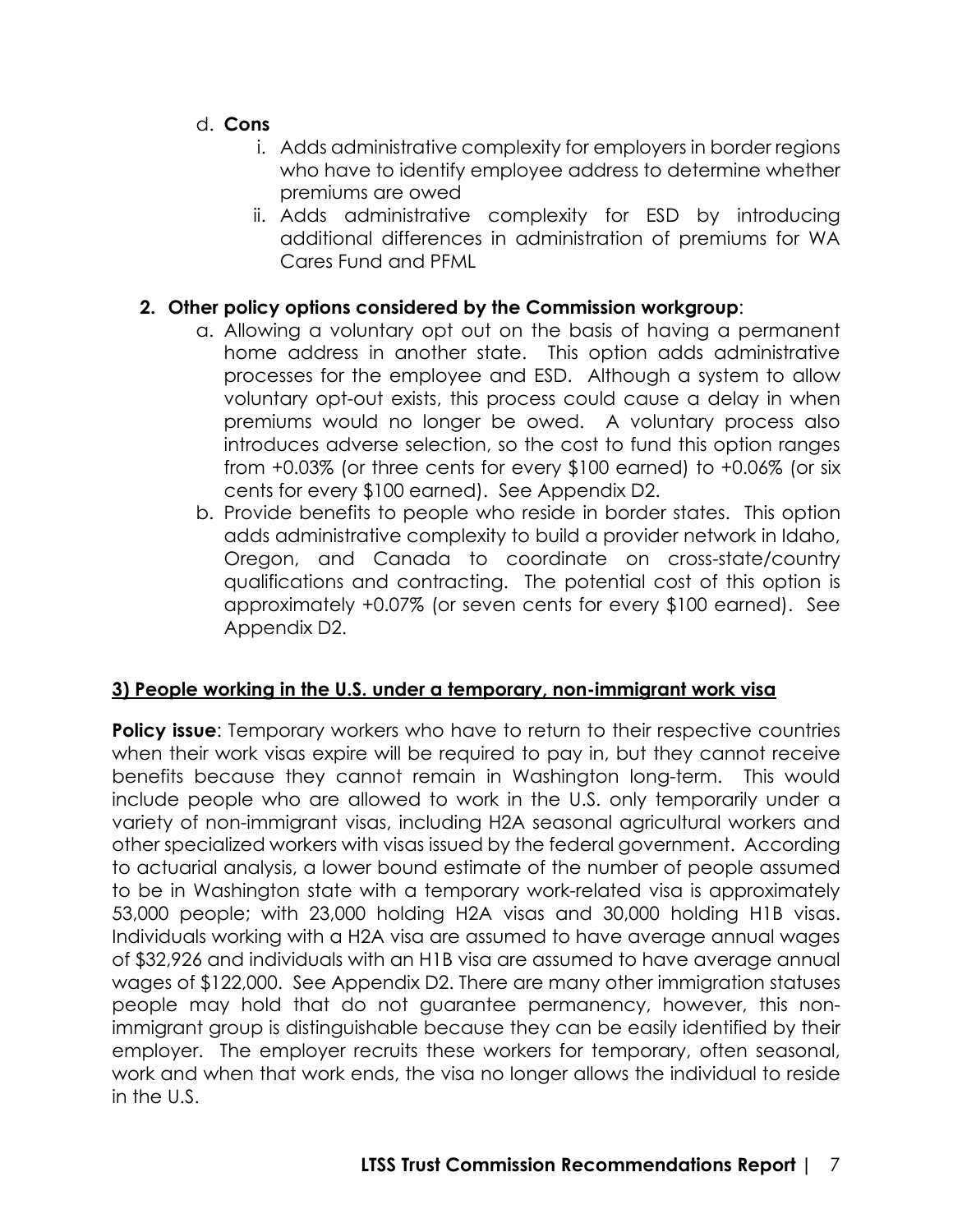- **1. Policy option recommended by Commission workgroup:** Allow a voluntary opt-out on the basis of having a non-immigrant work visa (without needing to purchase private long-term care insurance).
	- a. **Administrative impact:** Administrative impact is low to moderate, functionality to process exemptions is in place, more staff are needed beyond December 31, 2022, when the current LTC insurance exemption timeframe expires. See Appendix D2.
	- b. **Actuarial impact:** The potential cost to fund a similar measure, which would automatically exclude these workers is +0.01% (or one cent for every \$100 earned).
	- c. **Pros**
		- i. Addresses problem of people who have to return to their respective countries when their work visas expire having been required to pay for something that they can't claim

#### d. **Cons**

- i. Vulnerable workers are not likely to become aware of the opportunity to opt out without significant outreach
- ii. Introduces some adverse selection
- iii. Increases scope of exemptions

#### **2. Other policy options considered by the Commission workgroup:**

a. An automatic exclusion from coverage (premiums and benefits) for anyone who holds a non-immigrant temporary work visa was considered. For this option a process to allow them to opt-in would be needed to avoid discriminatory practices against people with particular immigration statuses. There are no existing systems or processes to allow individuals to opt into the program who are not self-employed business entities.

#### **4) Veterans with 70% to 100% Service-Connected Disability**

**Policy issue**: Veterans rated by the VA as 70% to 100% service-connected disabled have access to nursing home care. Care is provided in a VA Community Living Center, a Community Nursing Home, or State Veteran's Home. Although other benefits may be available, they are not guaranteed. Veterans who do not have a service-connected disability rating may still qualify for long-term care through the Veterans Administration, however, eligibility is managed by Federal VA offices located in regions and eligibility for care can vary based on income and assets, provider availability and regional budgets. Co-pays may also be required.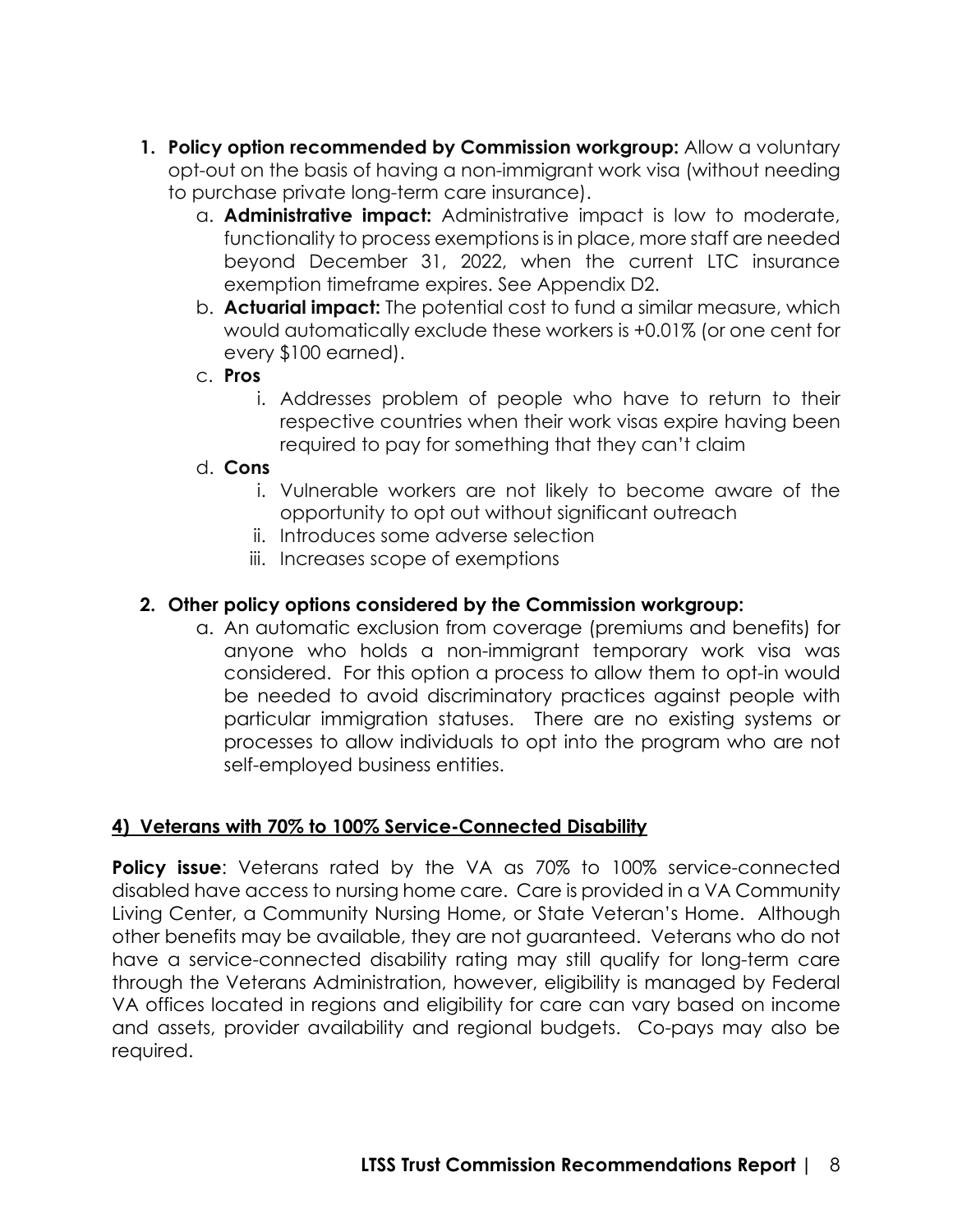- **1. Policy option:** Under current law, only individuals who have purchased private LTC insurance before November 1, 2021 are eligible to apply for an exemption. The Employment Security Department has determined that individuals who are rated by the VA as 70% to 100% service-connected disabled can qualify for an exemption under the current law. This exemption is only available temporarily, so veterans who are rated 70% to 100% service-connected disabled November 1, 2021 or later are currently not eligible for this exemption. This option could be extended to allow veterans to apply for and be eligible for a permanent exemption whenever they are rated between 70% to100% service-connected disabled by the VA, whether before November 1, 2021 or in the future.
	- a. **Administrative impact** is low to moderate, functionality to process exemptions is in place, more staff are needed to administer such exemptions beyond December 31, 2022.
	- b. **Actuarial impact**: The potential cost to fund this measure is equivalent to +0.005% (or 1/2 of one cent per \$100 earned). See Appendix D3.
	- c. **Pros**
		- i. Addresses the problem of those veterans who have access to long-term care through the VA being required to pay into WA Cares Fund
	- d. **Cons**
		- i. Introduces some adverse selection
		- ii. Increases scope of exemptions and complexity of who qualifies for an exemption

## **2. Other policy option:**

a. An automatic exclusion from coverage (premiums and benefits) for anyone who is a veteran rated between 70% to 100% serviceconnected disabled. For this option employers may not know who among their employees are veterans, and an automatic exemption may not be feasible.

## **5) Spouses of active-duty military**

**Policy issue:** In order to remain with their active-duty military spouse, spouses are essentially obliged to leave the state when their spouse does (typically after three years). This would leave many spouses of people in the military unable to use benefits or qualify for life for the benefit on the ten-year path. According to data on Active-Duty Military by State published by the [DMDC online,](https://dwp.dmdc.osd.mil/dwp/app/dod-data-reports/workforce-reports) there were 61,001 active duty military personnel in WA State as of June 30, 2021. As of 2018, national data shows 52% of active-duty members are married. Active-duty military are employed by the Federal government, so they are not included in WA Cares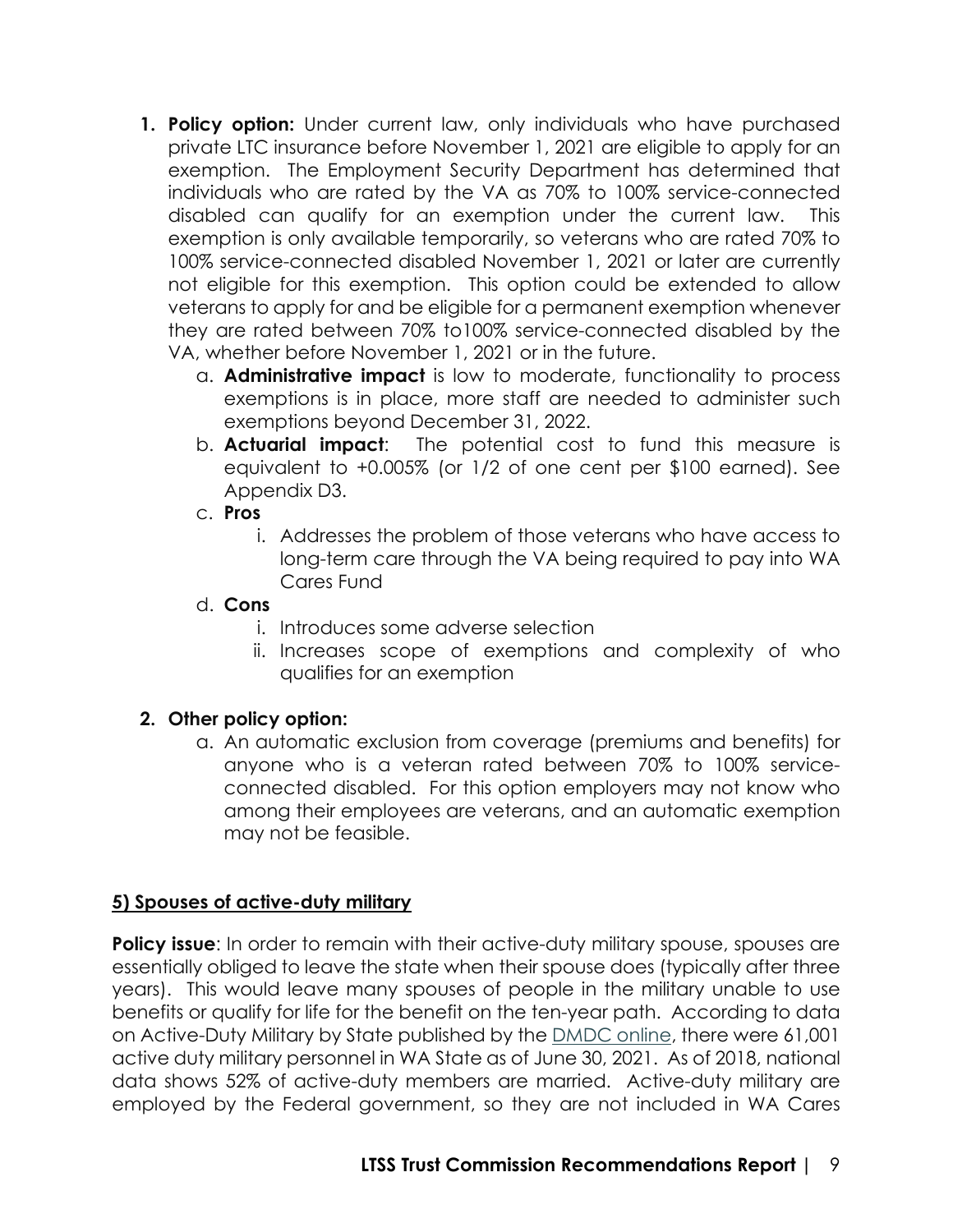Fund. They won't pay premiums and they will not be eligible for the benefit. Military spouses may be able to remain in the state while their spouse is in activeduty status outside of Washington. A typical tour of duty is 3 years. Although people who pay in for at least three years can qualify temporarily in WA Cares Fund, they have to be in the state when they need care.

- **1. Policy option:** A voluntary exemption for military spouses. Spouses of activeduty military could apply to be permanently exempt on the basis of being married to an active-duty military member living in WA.
	- a. **Administrative impact** is low to moderate, functionality to process exemptions is in place, more staff are needed beyond December 31, 2022.
	- b. **Actuarial impact**: The potential cost to fund this measure is equivalent to +0.002% (or 1/5 of one cent per \$100 earned). See Appendix D3.

## c. **Pros**

- i. Addresses problem of military spouses being required to pay for something they may be unable to use
- ii. Because voluntary, retains option for those military spouses who stay in Washington (while their spouse if on a tour of duty) to participate

### d. **Cons**

- i. Introduces some modest adverse selection within small population of military spouses
- ii. Increases scope of exemptions and complexity of who qualifies for an exemption

# **2. Other policy option:**

a. An automatic exclusion from coverage (premiums and benefits) for military spouses. Because employers may not know who of their employees are military spouses, an automatic exemption may not be feasible. Making benefits available nationwide for military spouses would not fully address this issue because most military spouses will not be able to qualify. Moreover, it would increase cost and would pose significant challenges for implementation.

## **6) Constitutional amendment**

**Policy issue:** Because WA Cares Fund benefit eligibility is predicated on qualifying by contributing for a minimum amount of time, in most cases for at least ten years, the program has a long-term investment horizon. In the early decades, it will accumulate more premiums than it pays out in benefits, and in later decades it will pay benefits out of accumulated premiums and their investment returns. The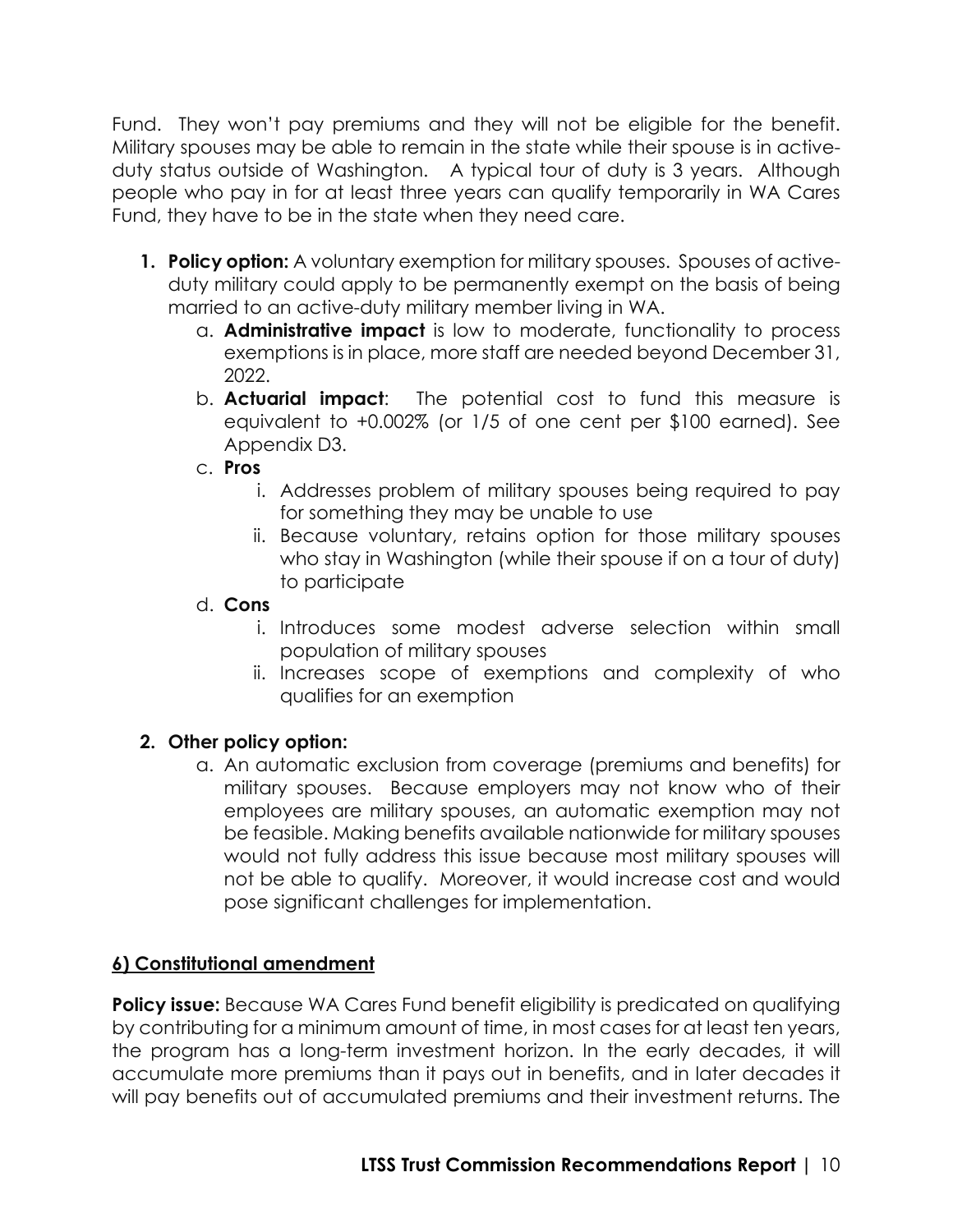greater the investment returns, the lower the premium rate required, all else being equal. The current 0.58% premium set in statute is now eight basis points below the projected 0.66% premium rate needed to cover expected costs of the program over the long term. This does not create an urgent need for action, as even at the 0.58% premium rate, WA Cares Fund revenues are projected to exceed benefits for the first few decades of the program. But without the ability to secure higher investment returns, changes to various aspects of program design, such as benefit structure or eligibility, will be needed in the medium term to support the program's long-term solvency.

- **1. Policy option:** Propose a joint resolution for an amendment to the state constitution for consideration by voters to allow the WA Cares Fund to be invested by the Washington State Investment Board in a full range of investments that helps ensure that the fund can pay benefits to eligible Washingtonians over the long-term and keep worker premiums low.
	- a. **Actuarial impact**: Investment return plays a significant role in the level of premium revenue needed over the long-term (75-year horizon). Milliman estimated a premium assessment between 0.61% and 0.71% investing in U.S. Treasuries and a payroll assessment between 0.51% and 0.67% under an investment strategy where the program can also invest in stocks and bonds. See Appendix D4.

# **7) Exemption Recertifications**

**Policy issue:** Several themes regarding WA Cares exemptions have emerged based on interactions with, and questions from, stakeholders over the last year. RCW 50B.04.085 outlines requirements for exemptions to the WA Cares program and doesn't address several concerns raised by stakeholders. These concerns include 1) Applicants are only required to attest to having LTC insurance purchased prior to November 1, 2021 to receive approval for a lifetime exemption from WA Cares participation; 2) Individuals may not be truthful on their application for exemption; and 3) Individuals can cancel or be unable to maintain their LTC insurance policy at any time after receiving approval for their exemption.

- **1. Policy option:** The Employment Security Department recommends the following changes to mitigate the above concerns:
	- Require individuals with approved exemptions to re-attest they have maintained their LTC policy when requested by the department, at an interval of no more frequently than annually and no less frequently than every 3 years.
	- Require individuals to provide a copy of their LTC policy at the time of re-certification.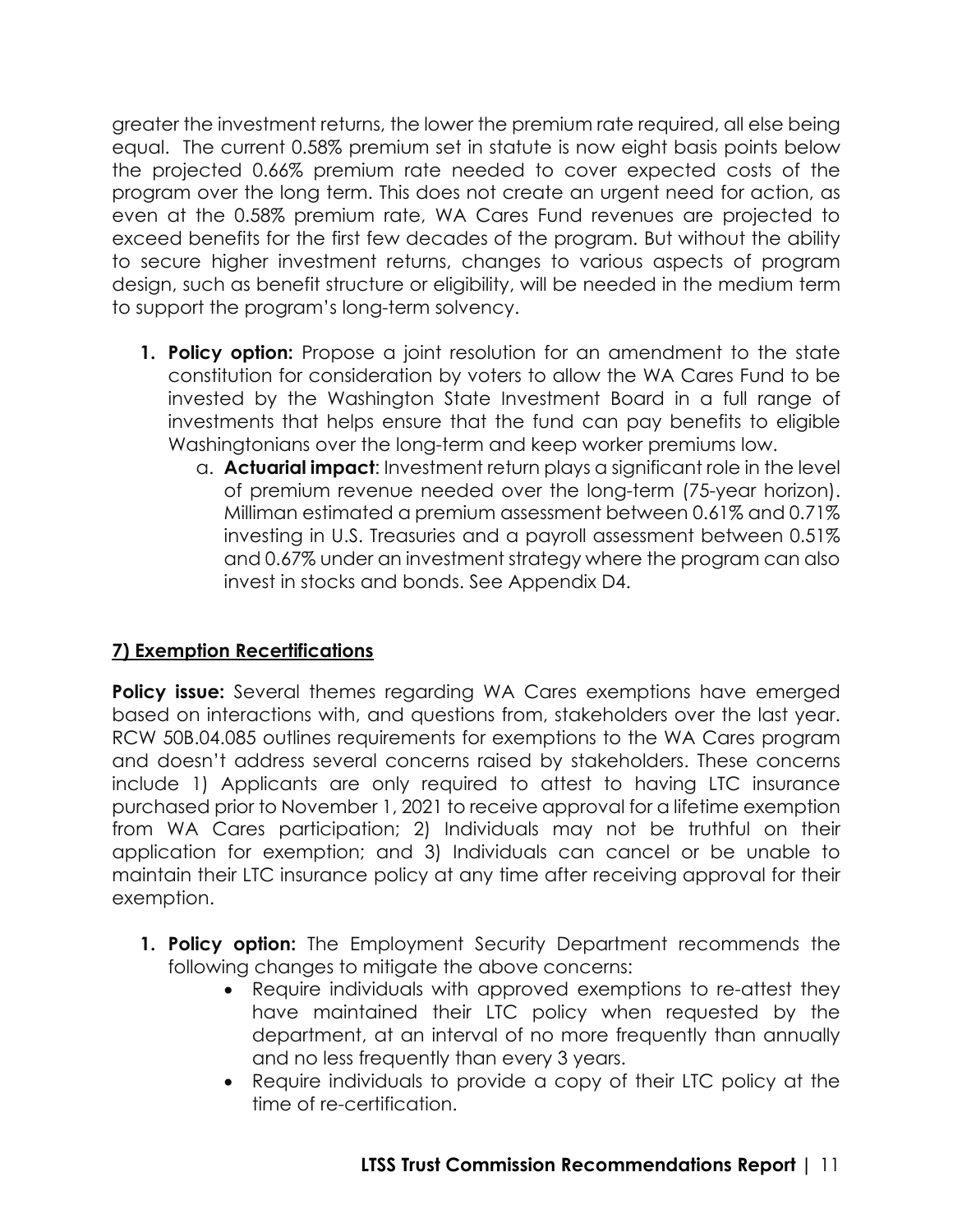- Further clarify established criteria for what a private LTC insurance policy must include to qualify the individual for exemption.
- Explicitly grant ESD authority to withdraw approval of an exemption if an individual fails to re-attest or provide adequate proof of LTC insurance when requested. The withdrawal of an exemption approval should require an individual to participate in the program as required for any other employee in Washington.
- Explicitly grant ESD authority to disclose exemption status to an individual's employer.
- **a. Administrative impact**: Increased administrative complexity and cost
	- i. ESD staff would require extensive training or an established source of truth to effectively review insurance policies to ensure they are legitimate LTC policies and meet requirements of Washington law (chapter 48.83 RCW);
	- ii. Training staff for this review may be costly and require a lengthy review process; and
	- iii. There would be administrative costs for reviewing and revoking exemptions and re-enrolling individuals in the program that would exist for the life of the program.

#### **b. Pros**

- i. The above changes would provide reasonable levels of assurance that individuals with or seeking exemptions intend to maintain their LTC policy
- ii. Adds consumer protection for individuals who may have exempted assuming their LTC product was adequate to support them but upon review does not meet standards defined in 48.83 RCW
- iii. Enables the department to address individuals who change their mind about their exemption status or could not maintain their coverage
- iv. Increased participation in the program would likely have a positive impact on fund solvency

#### **c. Cons**

- i. Increased administrative complexity and cost
- ii. If individuals are allowed or required to re-enroll in the program because of a failure to maintain private LTC insurance, they may not be able to contribute long enough to qualify for benefits
- iii. Allowing individuals to re-enroll voluntarily may result in adverse selection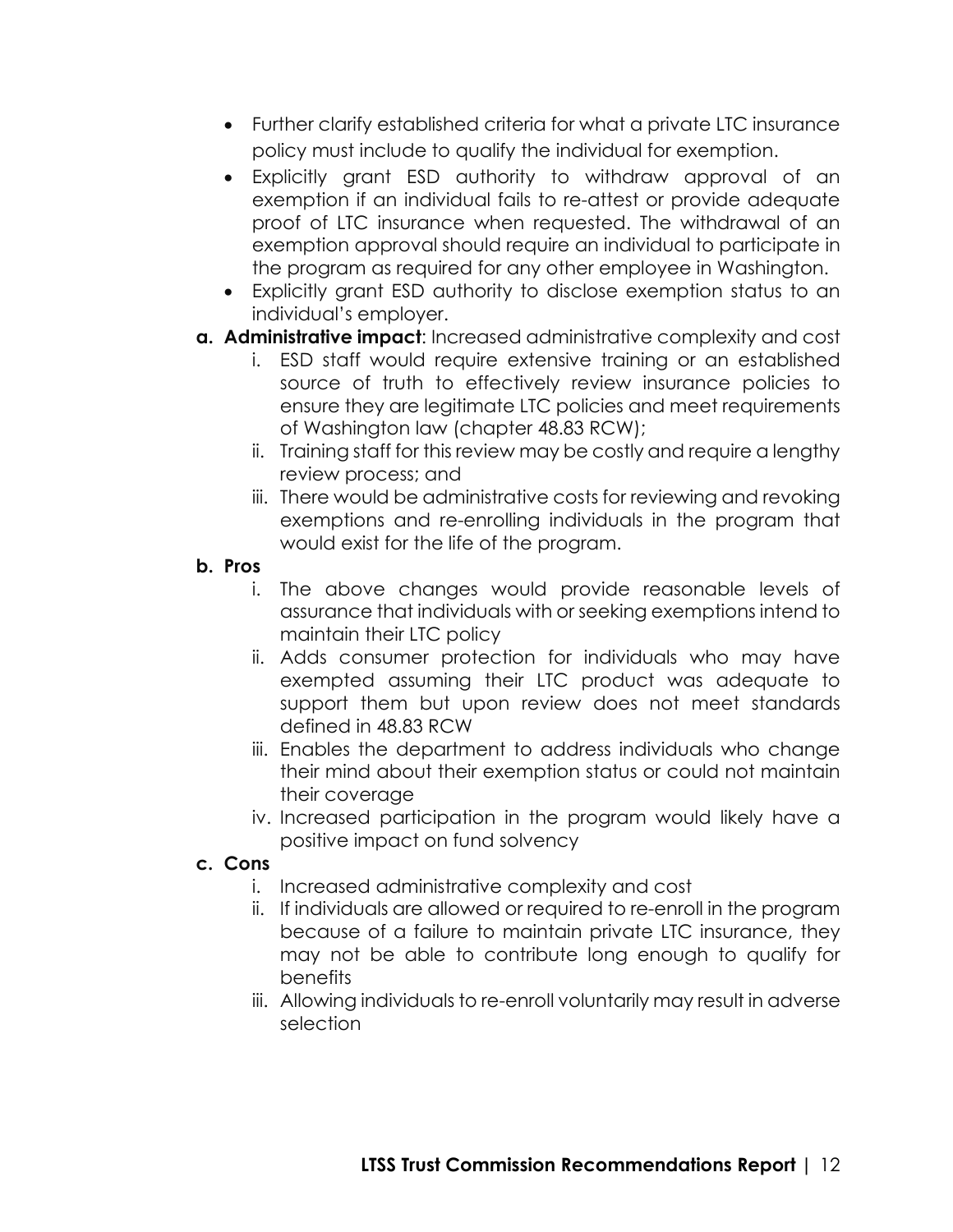#### **8) People who qualify and leave the state**

**Policy issue:** Some workers leave the state either during their working years or after retirement. Some may have paid in less than 10 years and left before they could permanently qualify, others will have qualified and will be unable to claim benefits when they need LTC. Per the current statute, only people who reside in Washington when they need care can utilize WA Cares Fund benefits.

- **1. Policy option:** DSHS conduct additional research on the issue of portability of benefits to develop options for a policy recommendation in the future.
	- **a. Administrative impact:** Five options were explored in the Commission's Benefit Eligibility workgroup to provide coverage or exemption. No options explored were brought forward as viable options at this time. Any option that provides coverage requires cross-state coordination on provider qualifications, contracting, and functional eligibility determination. There is no national provider network or functional eligibility standard for home and community based long-term services and supports. Washington has three years to expand the provider network to serve Washingtonians, which, according to actuarial estimates, could include between 15,000 and 38,000 beneficiaries in 2025 alone. Nationalizing Washington's benefit before it's made available to Washingtonians poses significant risk to staff's ability to implement the program successfully in-state. Other states are exploring similar programs, which if implemented, could increase the feasibility of a multi-state benefit in the future. There is also the potential to partner through state Medicaid programs, but it would take time and resources to ensure equitable access and quality is achieved.
	- **b. Actuarial impact:** The potential cost to fund a measure that provides fully portable benefits nationwide is +0.36% (or 36 cents per \$100 earned). See Appendix D2.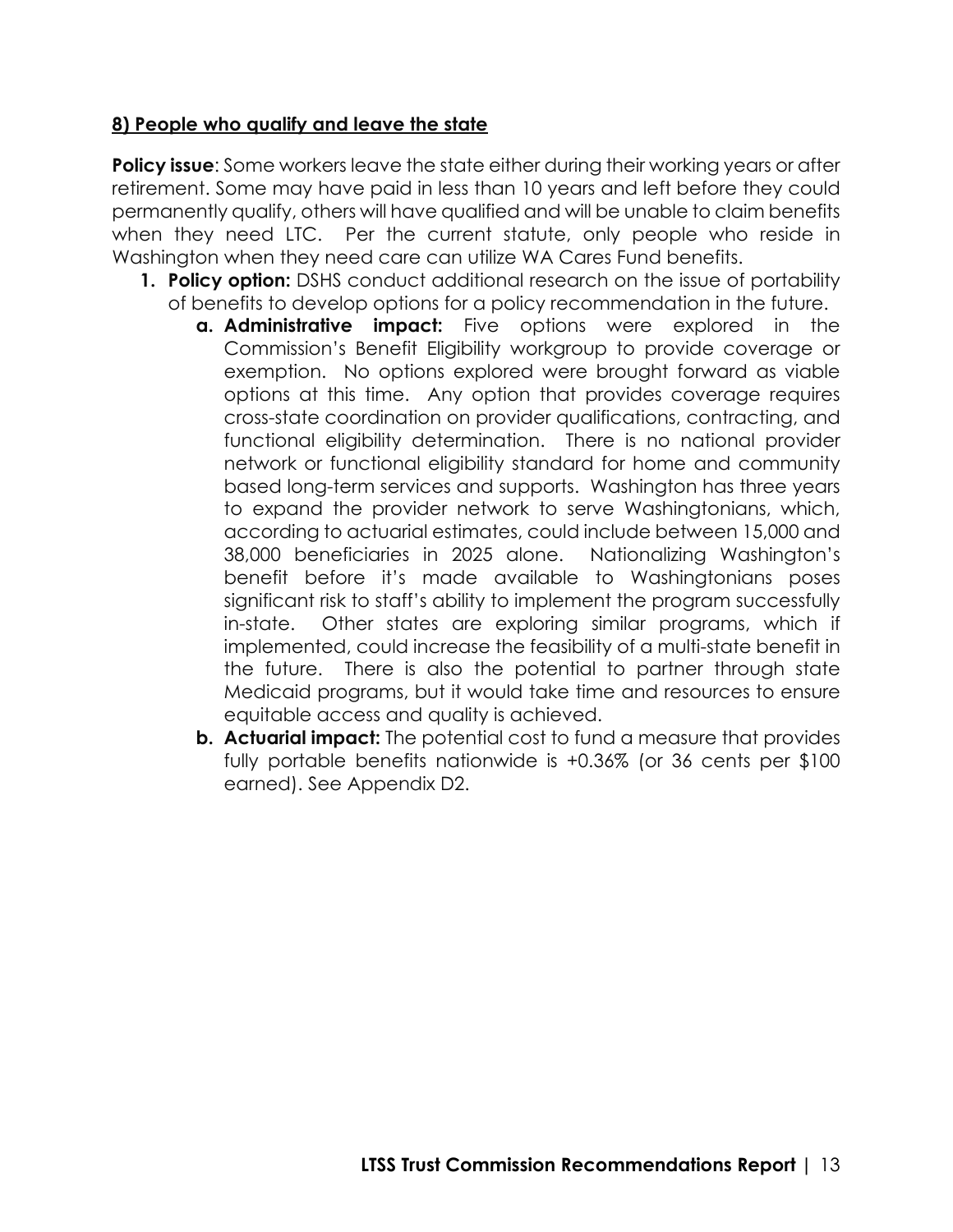# **Appendix A: Long-Term Services and Supports Trust Commission Members**

| Senator Karen Keiser (D)                                                              |
|---------------------------------------------------------------------------------------|
| Representative Paul Harris (R)                                                        |
| Senator Judy Warnick (R)                                                              |
| Representative Frank Chopp (D)                                                        |
| Representative Nicole Macri (D)                                                       |
| Senator Steve Conway (D)                                                              |
| Senator Curtis King (R)                                                               |
| Representative Drew MacEwen (R)                                                       |
| <b>Assistant Secretary Bill Moss</b>                                                  |
| Department of Social and Health Services                                              |
| <b>Commissioner Cami Feek</b>                                                         |
| <b>Employment Security Department</b>                                                 |
| <b>Taylor Linke</b>                                                                   |
| <b>Health Care Authority</b>                                                          |
| Madeleine Foutch                                                                      |
| Representative of a union representing long-term care workers                         |
| Ruth Egger                                                                            |
| Individual receiving LTSS (or designee or representative of consumers receiving LTSS) |
| <b>Andrew Nicholas</b>                                                                |
| Worker who is paying the premium (or will likely be paying the premium)               |
| Sarai Childs (resigned November 2021)                                                 |
| Representative of an organization of employers whose members collect the              |
| premium (or will likely be collecting)                                                |
| John Ficker                                                                           |
| Adult Family Home providers representative                                            |
| Dan Murphy                                                                            |
| Area Agencies on Aging representative                                                 |
| Peter Nazzal                                                                          |
| Home Care Association representative                                                  |
| Michael Tucker                                                                        |
| Representative of an organization representing retired persons                        |
| Lauri St. Ours                                                                        |
| Representative of an association representing skilled nursing facilities and assisted |
| living providers                                                                      |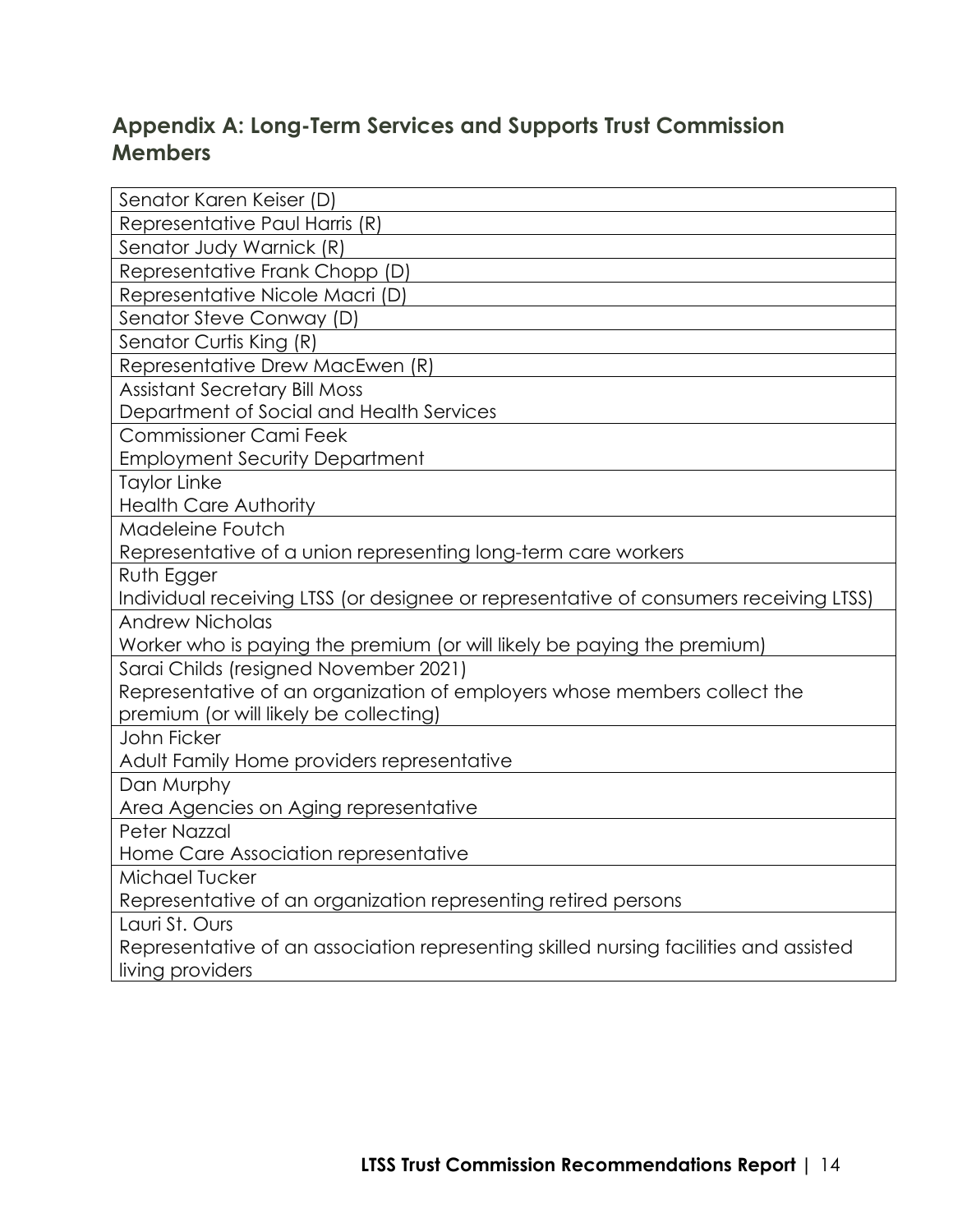# **Appendix B: Office of the State Actuary Report on WA Cares Fund Solvency**



Office of the State Actuary *"Supporting financial security for generations."* 

# **OSA REPORT ON WA CARES FUND SOLVENCY**

December 2021

Per [Chapter 50B.04.030](https://app.leg.wa.gov/RCW/default.aspx?cite=50B.04.030) Revised Code of Washington, the Office of the State Actuary (OSA) is responsible for providing recommendations to the Long-Term Services and Supports (LTSS) Trust Commission and the Legislature on actions necessary to achieve and maintain trust solvency.

This is OSA's second solvency report. For a list of key roles and responsibilities as it relates to trust solvency, as well as a more detailed list of our initial recommendations, please refer to our first report, *[2020 Report on LTSS Trust Solvency](https://leg.wa.gov/osa/additionalservices/Documents/OSA2020ReportLTSSTrustSolvency.pdf)*.

Related to our initial recommendations, two key accomplishments this past year were the creation of a WA Cares Fund funding policy and [risk management framework.](https://leg.wa.gov/osa/additionalservices/Documents/LTSS.Trust.Commission.Risk.Management.FrameworkFINAL.pdf) We also anticipate clarification of the fund's investment policy early in 2022.

#### *Recommendations*

Most of the recommendations below are a continuation of OSA's prior recommendations as work is ongoing towards accomplishing these items.

OSA recommends the following actions to support the projected solvency of the WA Cares Fund Program:

- **Clarify key program parameters to ensure actuarial modeling is in line with expected program administration.** The primary provisions requiring clarification that will have the greatest impact on program solvency are the benefit eligibility trigger and the elimination period.
	- **Benefit Eligibility Trigger** Milliman, who performs the WA Cares Fund actuarial modeling, assumed the type and number of assisted daily living activities needed to be eligible for a WA Cares Fund benefit will be consistent with current definitions used under the state's Medicaid program.
	- **Elimination Period (EP)** Milliman was asked to model a 45-day EP based on the assumption that the Department of Social and Health Services and will need 45 days to determine eligibility. The EP Milliman modeled serves as a one-time "deductible" period of 45 consecutive days during which the individual has a qualifying level of disability meeting the benefit eligibility trigger. Milliman assumed benefit payments will commence following satisfaction of the EP.

PO Box 40914 | Olympia, Washington 98504-0914 | [state.actuary@leg.wa.gov](mailto:state.actuary@leg.wa.gov) | [leg.wa.gov/osa](http://leg.wa.gov/OSA/Pages/default.aspx) Phone: 360.786.6140 | Fax: 360.586.8135 | TDD: 711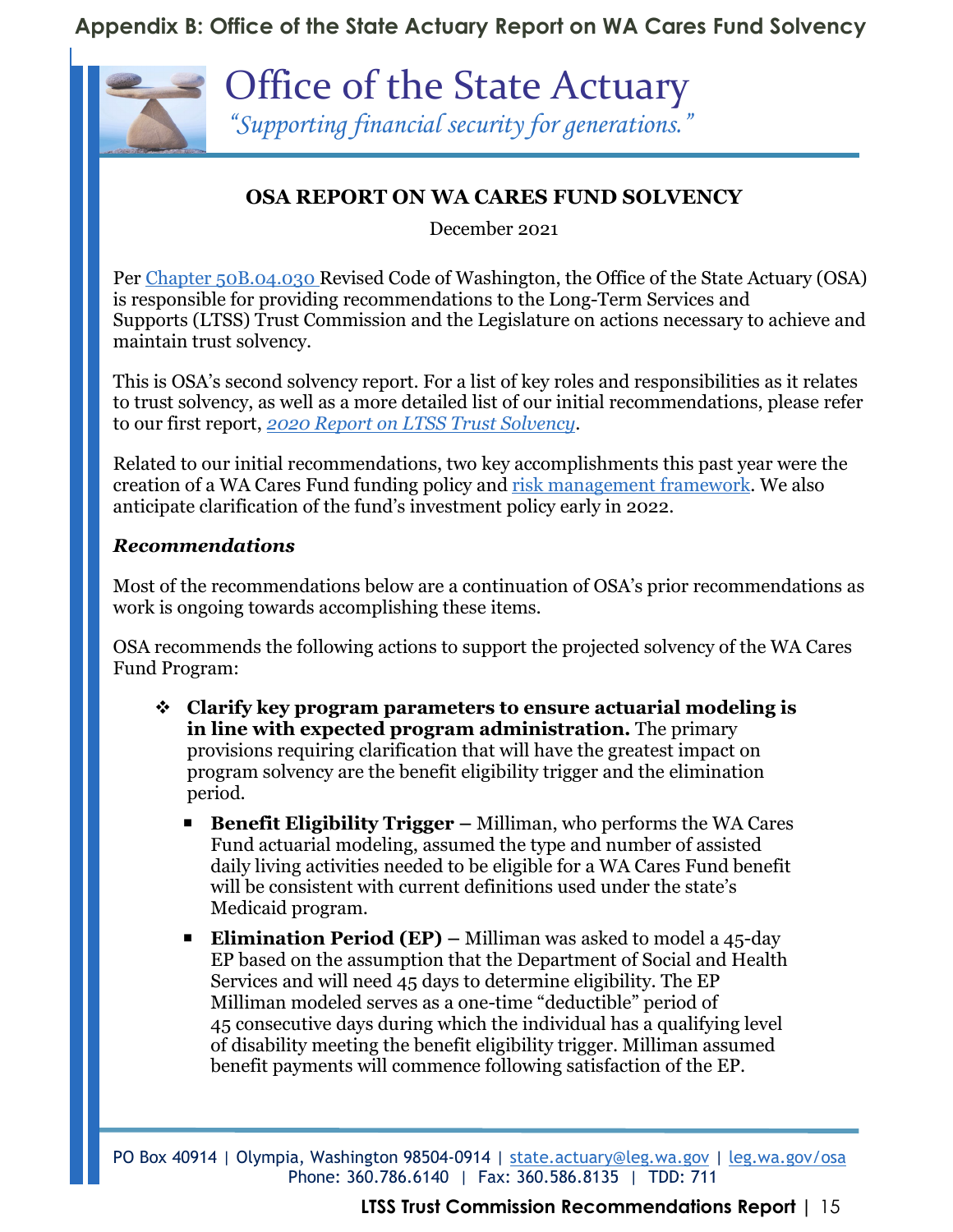

 Ensuring the actuarial modeling is in line with expected program administration will better define projected program costs.

#### **Perform an updated baseline analysis no earlier than late 2022.**

- An updated baseline analysis from Milliman would benefit from the following information:
	- ◊ Clarifying the key program parameters mentioned previously.
	- ◊ Incorporating the investment plan adopted by the Washington State Investment Board.
	- ◊ Reflecting early investment returns, premium collection and substantially complete private plan opt-out experience.
- Incorporating updated projected costs and revenue will likely change the projected premium rate required to cover expected future program benefits and expenses so it is important to re-assess the fund's solvency once updated information exists in these key areas. The WA Cares Fund risk management framework provides additional context for consistent and ongoing program evaluation.
- $\blacksquare$  The timing of the updated baseline analysis will also be a key consideration. In addition to including the most up-to-date information and emerging program experience, we are also mindful of the consistency of any updated information. For example, any updates to reflect emerging private plan opt-out experience, should be applied in concert with updates to reflect emerging covered wage and premium collection for the entire fund. For these reasons, we believe the earliest Milliman should perform an updated baseline analysis is late 2022.

OSA recommendations do not contemplate benefit policy changes considered or recommended to the Legislature by the LTSS Trust Commission. Any proposed changes and their expected impact on trust solvency will be evaluated as part of the legislative process.

OSA prepared the above report and recommendations, however, please refer to Milliman's *[2020 LTSS Trust Actuarial Study](https://leg.wa.gov/osa/additionalservices/Documents/Milliman2020WALTSSTrustActuarial%20Study.pdf)* for more complete actuarial analysis. For summary analysis and commentary from OSA on the latest actuarial measurements on the WA Cares Fund, we refer you to our [website.](https://leg.wa.gov/osa/additionalservices/Documents/LTSS.Webpage.Key.Financial.Metrics-Update.pdf) We encourage you to submit any questions you might have concerning this report to our e-mail address at [state.actuary@leg.wa.gov.](mailto:state.actuary@leg.wa.gov)

Sincerely,

und The 25

Juhr Masselvil

Matthew M. Smith, State Actuary Luke Masselink, Senior Actuary

*O:\LTSS\2021\CommissionMeetingMaterials\Dec 10\OSA.Report.on.LTSS.Trust.Solvency.docx*

Office of the State Actuary **December 2021** 

**LTSS Trust Commission Recommendations Report |** 16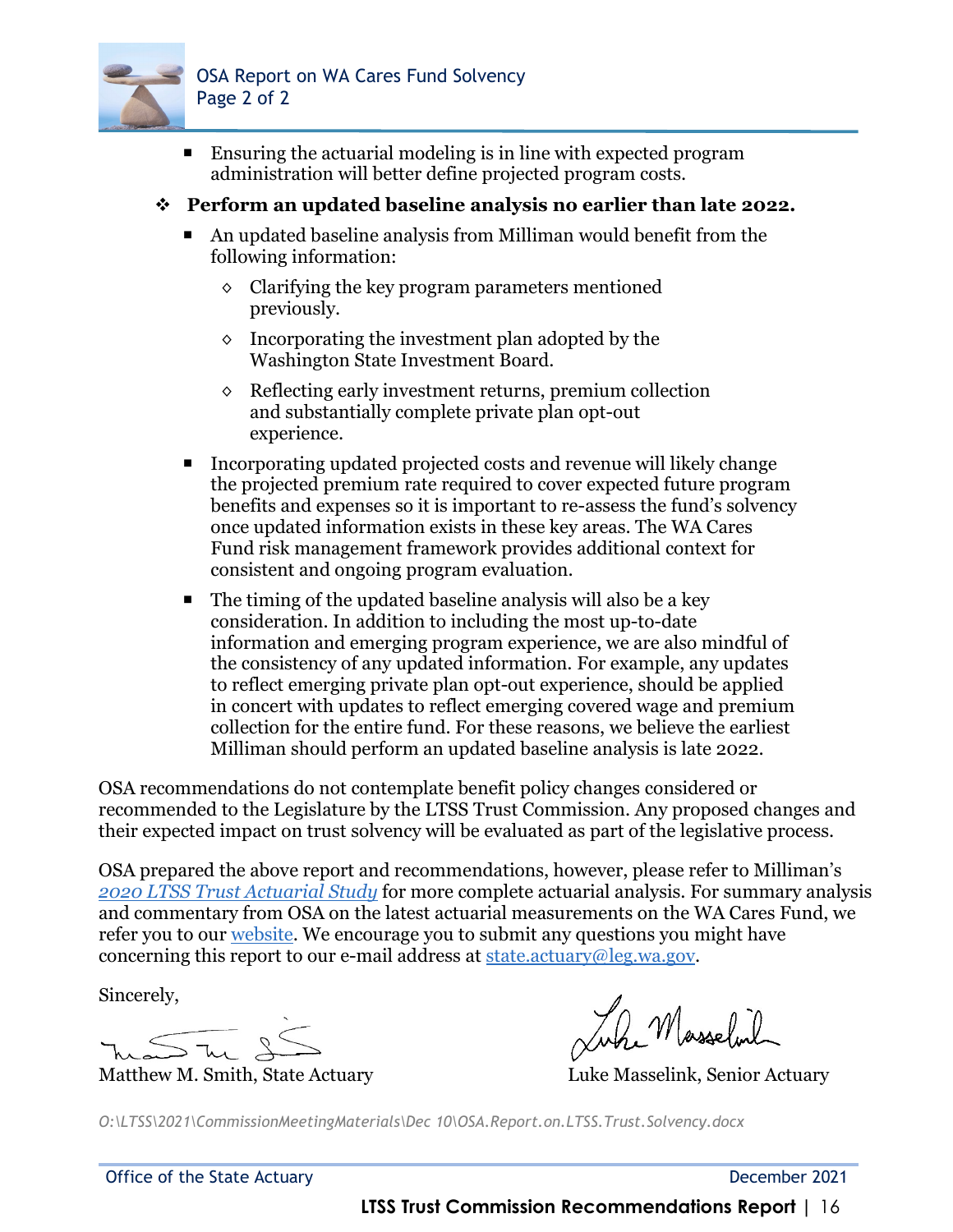# **Appendix C: WA Cares Fund Risk Management Framework**

See [WA Cares Fund Risk Management Framework](https://leg.wa.gov/osa/additionalservices/Documents/LTSS.Trust.Commission.Risk.Management.FrameworkFINAL.pdf)